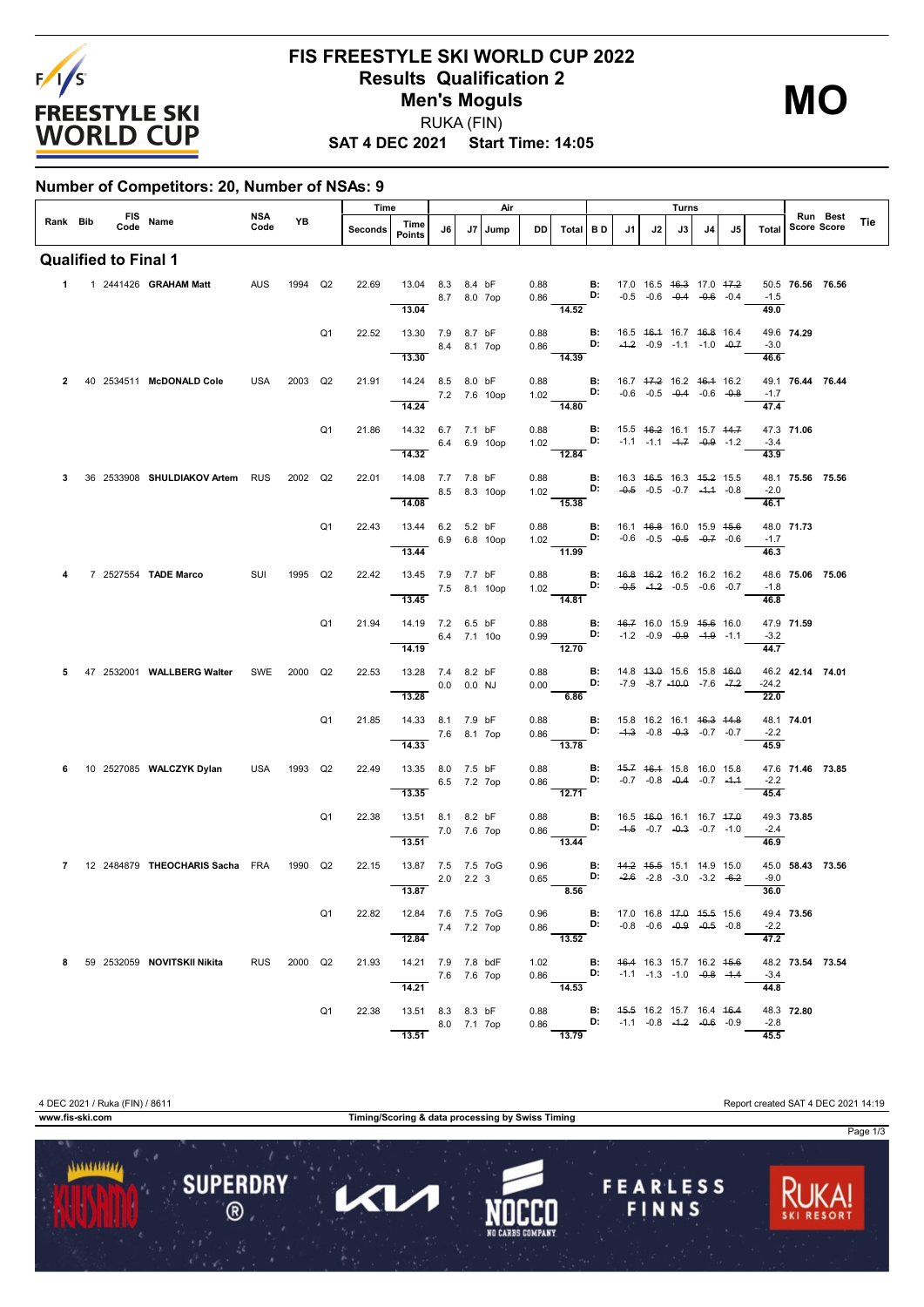

## **FIS FREESTYLE SKI WORLD CUP 2022 Results Qualification 2 Men's Moguls** RUKA (FIN)

**MO**

**SAT 4 DEC 2021 Start Time: 14:05**

|          |                      |                                   | NSA        |             |                | Time    |                                                       |             |            | Air          |              |                                                                                                                                           |                |                                                                                    |    | Turns                                                                                |    |    |                 |                    | Run Best |     |
|----------|----------------------|-----------------------------------|------------|-------------|----------------|---------|-------------------------------------------------------|-------------|------------|--------------|--------------|-------------------------------------------------------------------------------------------------------------------------------------------|----------------|------------------------------------------------------------------------------------|----|--------------------------------------------------------------------------------------|----|----|-----------------|--------------------|----------|-----|
| Rank Bib | Code                 | FIS Name                          | Code       | YB          |                | Seconds | Time<br><b>Points</b>                                 | J6          | J7         | Jump         | DD.          | Total BD                                                                                                                                  |                | J1                                                                                 | J2 | J3                                                                                   | J4 | J5 | Total           | <b>Score Score</b> |          | Tie |
|          | <b>Not Qualified</b> |                                   |            |             |                |         |                                                       |             |            |              |              |                                                                                                                                           |                |                                                                                    |    |                                                                                      |    |    |                 |                    |          |     |
|          |                      | 9 20 2527600 CHUNLAUD Kerrian CAN |            | 1993 Q2     |                | 22.24   | 13.73 8.2 7.9 7op<br>13.73                            |             | 8.6 8.2 bG |              |              | 0.86 <b>B:</b><br>0.83 <b>D:</b><br>$-13.88$                                                                                              |                |                                                                                    |    | 46.4 16.0 16.0 15.7 45.0<br>$-0.7$ $-0.5$ $-0.5$ $-0.8$ $-1.0$                       |    |    | $-2.0$<br>45.7  | 47.7 73.31 73.31   |          |     |
|          |                      |                                   |            |             | Q <sub>1</sub> | 22.35   | 13.56 8.0 7.5 7op<br>7.7 7.8 bG<br>13.56              |             |            |              | 0.86         | 0.83 <b>D:</b> $-0.9$ $-0.6$ $-0.6$ $-0.9$ $-4.0$<br>$-13.09$                                                                             |                | <b>B:</b> 46.2 16.0 16.0 45.7 15.7                                                 |    |                                                                                      |    |    | $-2.4$<br>45.3  | 47.7 71.95         |          |     |
| 10       |                      | 11 2527955 KELLY Brenden          | CAN        | 1995 Q2     |                | 22.56   | 13.24 8.2 7.7 10op<br>8.0 8.5 7 oG<br>13.24           |             |            |              | 1.02         | 0.96 <b>D:</b> $-1.5$ $-4.2$ $-1.4$ $-1.9$ $-2.4$<br>16.02                                                                                |                | <b>B:</b> 15.6 16.0 46.0 45.3 15.7                                                 |    |                                                                                      |    |    | $-4.8$<br>42.5  | 47.3 71.76 72.73   |          |     |
|          |                      |                                   |            |             | Q1             | 23.62   | 11.60 6.8 7.0 10op<br>11.60                           |             |            | 8.4 8.9 7 oG | 1.02         | $0.96$ D:<br>$\frac{11}{15.33}$                                                                                                           | B:             |                                                                                    |    | 16.1 16.2 <del>16.6</del> <del>15.0</del> 15.5<br>$-0.6$ $-0.6$ $-4.4$ $-0.8$ $-0.5$ |    |    | $-2.0$<br>45.8  | 47.8 72.73         |          |     |
| 11       |                      | 14 2528069 SUGIMOTO Kosuke        | JPN        | 1994        | Q2             | 22.46   | 13.39 8.4 7.4 7oG<br>9.0 8.4 bp<br>13.39              |             |            |              |              | 0.96 <b>B:</b> 15.0 $\frac{46.0}{15.9}$ 15.9 $\frac{45.0}{15.2}$<br>$\frac{1}{13.93}$                                                     |                |                                                                                    |    |                                                                                      |    |    | $-3.0$<br>43.1  | 46.1 70.42 72.30   |          |     |
|          |                      |                                   |            |             | Q <sub>1</sub> |         | 22.51  13.31  7.2  6.7  7  0  G<br>13.31              | 7.9 8.2 7op |            |              |              | 0.96 <b>B:</b> 16.0 4 <del>6.5</del> 15.8 4 <del>5.4</del> 16.4<br>0.86 <b>D:</b> $-4.2$ -1.0 -0.8 -1.0 -0. <del>8</del><br>13.59         |                |                                                                                    |    |                                                                                      |    |    | $-2.8$<br>45.4  | 48.2 72.30         |          |     |
|          |                      | 12  18  2527360  PENTTALA Jussi   | FIN        | 1993 Q2     |                | 22.98   | 12.59 6.7 5.8 7oG<br>12.59                            | 7.0 6.3 7op |            |              |              | 0.96 B: 15.8 15.8 46.0 15.6 45.4<br>0.86 <b>D:</b> $-4.2$ -0.9 -0.9 -0.6 -0.8<br>$-11.71$                                                 |                |                                                                                    |    |                                                                                      |    |    | $-2.6$<br>44.6  | 47.2 68.90 72.17   |          |     |
|          |                      |                                   |            |             | Q <sub>1</sub> | 23.57   | 11.68 7.8 7.7 7oG<br>6.8 6.6 7op<br>11.68             |             |            |              | 0.96         | 0.86<br>$-13.19$                                                                                                                          |                | <b>B:</b> 46.5 16.5 16.3 44.6 16.0<br>D: $-0.8$ $-0.3$ $-0.3$ $-0.6$ $-0.6$        |    |                                                                                      |    |    | $-1.5$<br>47.3  | 48.8 72.17         |          |     |
| 13       |                      | 8 2485221 WILSON Bradley          | USA        | 1992 Q2     |                | 22.08   | 13.98 7.4 8.0 bF<br>8.2 8.2 bp<br>13.98               |             |            |              | 0.88         | $0.73 \frac{D}{12.75}$                                                                                                                    | $\mathbf{B}$ : | 46.5 16.2 15.8 45.6 15.7                                                           |    | $-0.8$ $-0.4$ $-4.5$ $-0.7$ $-0.9$                                                   |    |    | $-2.4$<br>45.3  | 47.7 72.03 72.03   |          |     |
|          |                      |                                   |            |             | Q <sub>1</sub> | 22.49   | 13.35 7.2 8.5 bF<br>$-4.8$ 5.8 bG<br>13.35            |             |            |              | 0.88         | 0.83 <b>D:</b> $-0.5$ $-0.6$ $-0.5$ $-1.0$ $-1.2$<br>$\frac{1}{11.30}$                                                                    |                | <b>B:</b> 47.4 16.7 45.8 16.0 16.3                                                 |    |                                                                                      |    |    | $-2.1$<br>46.9  | 49.0 71.55         |          |     |
| 14       |                      | 24 2528086 MATHESON James         | <b>AUS</b> | 1995        | Q2             | 23.84   | 11.27 7.9 8.3 bF<br>11.27                             |             |            | 5.2 5.8 10op |              | 0.88 B: 16.2 16.1 45.9 46.4 16.0<br>$1.02$ D:<br>$\frac{1}{12.73}$                                                                        |                |                                                                                    |    | $-6.3$ $-2.9$ $-2.6$ $-3.6$ $-3.6$                                                   |    |    | $-10.1$<br>38.2 | 48.3 62.20 72.00   |          |     |
|          |                      |                                   |            |             | Q <sub>1</sub> | 23.95   | 11.10 9.1 9.0 bF<br>11.10                             | 7.2 7.8 7op |            |              | 0.88<br>0.86 | D:<br>$-14.40$                                                                                                                            |                | <b>B:</b> 45.8 15.8 16.0 46.5 16.3                                                 |    | $-0.4$ $-0.6$ $-0.6$ $-0.4$ $-0.7$                                                   |    |    | $-1.6$<br>46.5  | 48.1 72.00         |          |     |
|          |                      | 15 15 2532161 WOODS Cooper        | AUS        | 2000 Q2     |                | 23.39   | 11.96 5.2 5.7 bF<br>8.9 8.3 7op<br>11.96              |             |            |              | 0.88         | 0.86<br>12.18                                                                                                                             |                | <b>B:</b> 46.3 16.1 46.0 16.2 16.2<br><b>D:</b> $-0.8$ $-0.4$ $-0.5$ $-0.6$ $-0.4$ |    |                                                                                      |    |    | $-1.5$<br>47.0  | 48.5 71.14 71.82   |          |     |
|          |                      |                                   |            |             | Q1             | 23.70   | 11.48 8.2 8.1 bF<br>8.1 7.9 7op<br>11.48              |             |            |              |              | 0.88 <b>B</b> : 45.5 16.2 16.1 46.4 16.0<br>0.86 <b>D</b> : -0.9 -0.5 -0.8 -0.5 -0.7                                                      |                |                                                                                    |    |                                                                                      |    |    | $-2.0$<br>46.3  | 48.3 71.82         |          |     |
|          |                      | 16 52 2530492 MAKHNEV Andrei      |            | RUS 1997 Q2 |                | 23.10   | 12.41 8.1 7.7 bF<br>8.0 7.5 7op<br>$\overline{12.41}$ |             |            |              |              | 0.88 <b>B:</b> 16.3 <del>16.5</del> 16.1 <del>15.9</del> 16.1<br>0.86 <b>D:</b> - <del>1.2</del> -0.4 -1.0 -1.1 -1.0<br>$\frac{1}{13.61}$ |                |                                                                                    |    |                                                                                      |    |    | $-3.1$<br>45.4  | 48.5 71.42 71.42   |          |     |
|          |                      |                                   |            |             | Q1             | 23.55   | 11.71 7.2 6.9 bF<br>7.7 7.3 7op<br>11.71              |             |            |              |              | 0.88 <b>B:</b> 16.2 16.2 <del>15.7</del> 16.3 <del>16.3</del><br>0.86 <b>D:</b> -0.4 -0.9 -1.0 -0.7 -0.8<br>12.64                         |                |                                                                                    |    |                                                                                      |    |    | $-2.4$<br>46.3  | 48.7 70.65         |          |     |



4 DEC 2021 / Ruka (FIN) / 8611 Report created SAT 4 DEC 2021 14:19